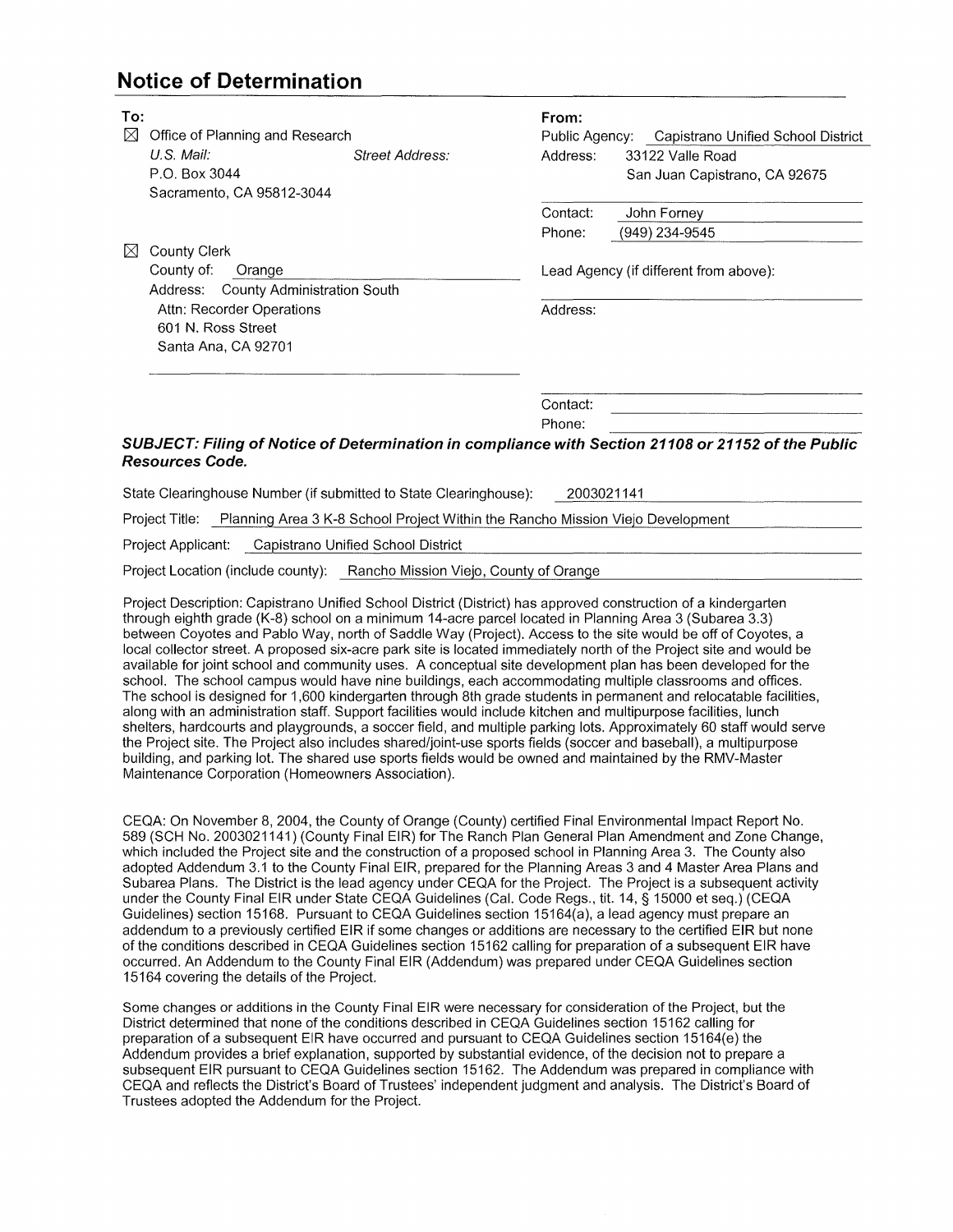| This is to advise that the |                          | Capistrano Unified School District<br>$(\boxtimes$ Lead Agency or ( $\Box$ Responsible Agency) | has approved the above |
|----------------------------|--------------------------|------------------------------------------------------------------------------------------------|------------------------|
| described project on       | April 20, 2022<br>(date) | and has made the following determinations regarding the above                                  |                        |

described project:

- 1. A previously certified Environmental Impact Report, including an addendum thereto, **was** prepared and covers the Project pursuant to the provisions of CEQA
- 2. The Project **will not** have a significant effect on the environment beyond those impacts previously identified in connection with the County Final EIR, including Addendum 3.1 thereto.
- 3. Mitigation measures beyond that adopted in connection with the County Final EIR **were not** adopted for the Project.
- 4. A Mitigation Monitoring and Reporting Program beyond that adopted in connection with the County Final EIR **was not** adopted for the Project.
- 5. A Statement of Overriding Considerations beyond that adopted in connection with the County Final EIR **was not**  adopted for the Project.
- 6. Findings **were** made pursuant to the provisions of CEQA.

This is to certify that the record of project approval is available to the general public at: Capistrano Unified School District, 33122 Valle Road, San Juan Capistrano, California 92675

|       | Signature (Public Agency): |                                                        | Title: | <b>Chief Facilities Officer</b> |  |
|-------|----------------------------|--------------------------------------------------------|--------|---------------------------------|--|
| Date: | April 22, 2022             | Date Received for filing at OPR:                       |        |                                 |  |
|       |                            | Authority offered Continue 04000 D. His Floor was Code |        |                                 |  |

Authority cited: Sections 21083, Public Resources Code. Reference Section 21000-21174, Public Resources Code. The Contract Revised 2011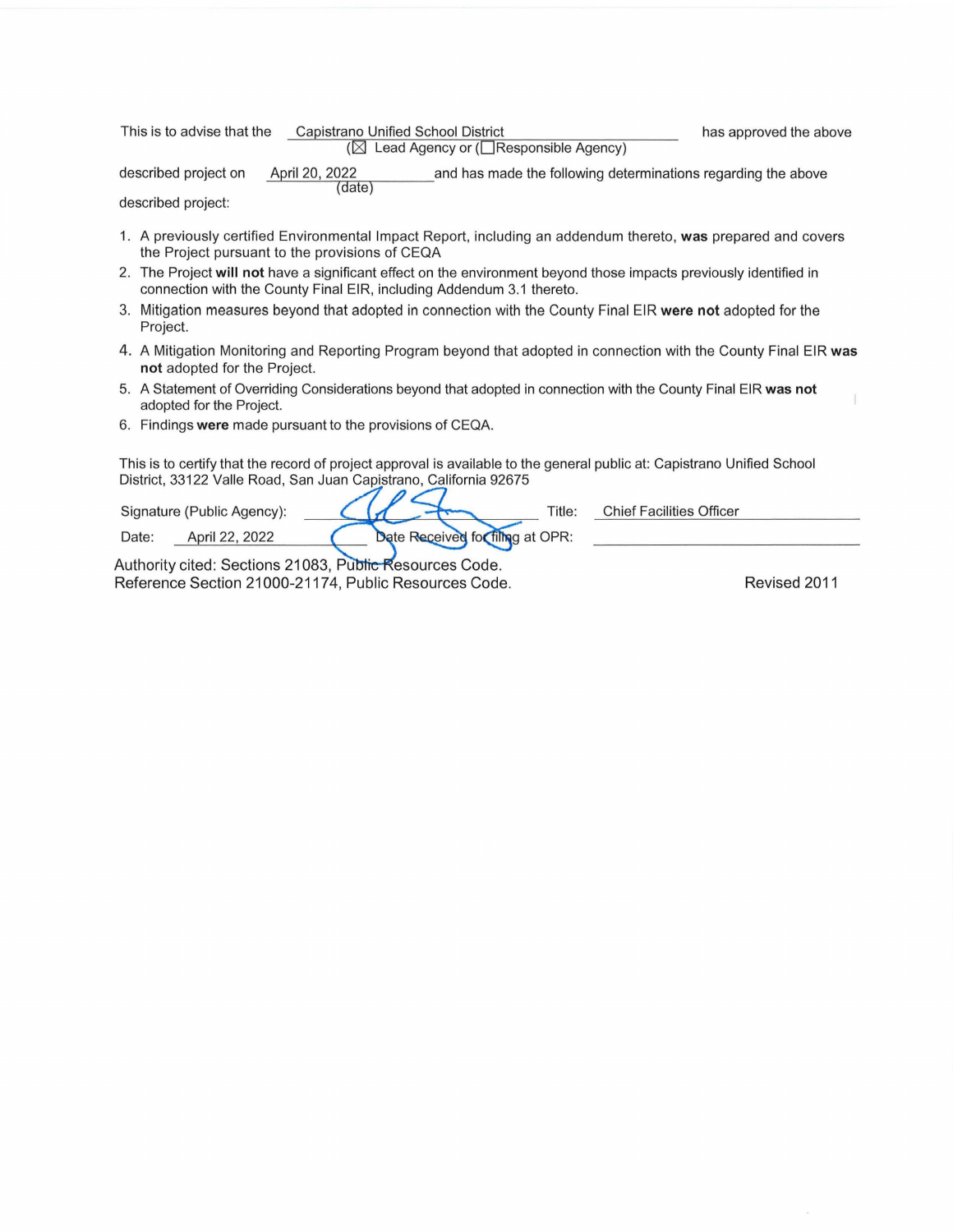

4. Findings **were** made pursuant to CEQA Guidelines 15091 (Statement of Facts and Findings).

5. A copy of the **EIR** and the record of the project approval is on file and may be examined at:

**Resources** & **Development Management Department, Environmental Planning Services Division, 300 N. Flower, Room 321 Santa Ana, California 92702-4048. (714) 834-5550.**  Signature:

 $Title: DiRecm$ 

i\ / <sup>0</sup> */0 zf* Date: \_\_\_\_\_ <sup>1</sup>  $1/8/04$ 

Fish & Game Fee Finding: EIR - \$850.00

SERVIGES

Dalv. Recorded 

DEVELOPMENT

**1485**<br>02 20<br>43.04 **c**<br>**c**<br>**c**<br>**c**<br>**c**<br>**c**<br>**c**<br>**c**<br>**c** (0 ci **0 U) O> CIO**